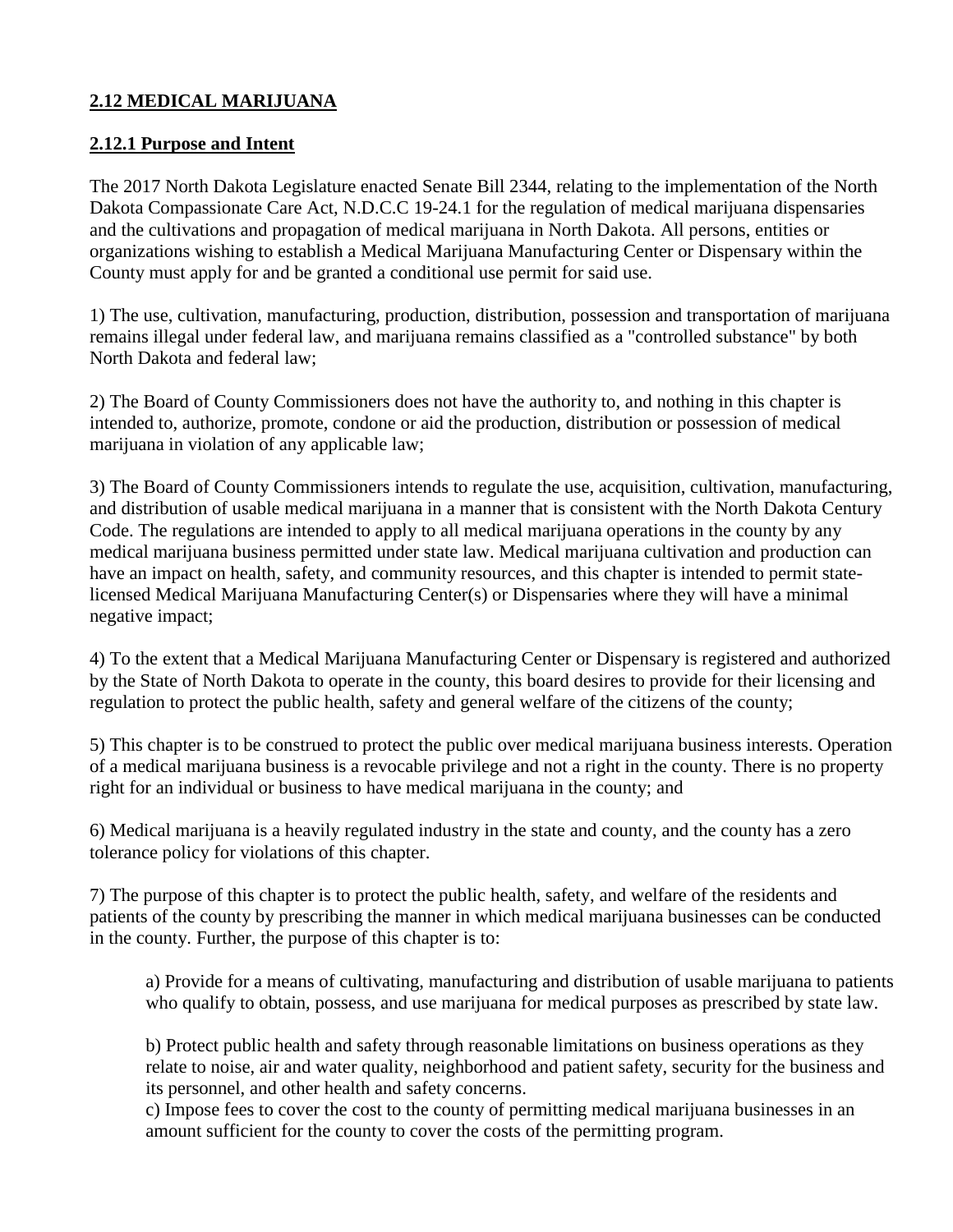d) Create regulations that address the particular needs of the facilities, patients and residents of the county and comply with laws that may be enacted by the state regarding medical marijuana.

### **2.12.2 Definitions**

Unless specified in this ordinance, all terms defined in N.D.C.C. § 19-24.1 or successors to that statute shall have the definitions provided therein.

## **2.12.3 Permitted Districts**

A Medical Marijuana Manufacturing Center is permitted by conditional use permit only in the Agricultural and Industrial Districts. A Medical Marijuana Dispensary is permitted by conditional use permit only in the Agricultural, Commercial, and Industrial Districts.

## **2.12.4 Annual Permit Fee**

As authorized by the Board of County Commissioners, the County Zoning Administrator is to establish an annual permit fee to offset costs associated with policing, site inspections, monitoring, storage of media, and/or regulating medical marijuana facilities involved in the cultivation, propagation, manufacturing, processing, refining, distribution, delivery, supply, sale or handling of Medical Marijuana.

## **2.12.5 Conditional Use Permit Requirements**

In addition to the requirements applicable to all Conditional Use Permit applications, an application for a Conditional Use Permit for a Medical Marijuana Manufacturing Center or Dispensary must include the following:

1) Proof of Insurance satisfying the requirements in this ordinance for insurance.

2) List of all persons and entities with an ownership interest in the Manufacturing Center or Dispensary including all shareholders that hold any share in stock in the Manufacturing Center or Dispensary.

3) A security plan depicting the location and configuration of security cameras and surveillance equipment. The location and configuration of the security cameras and surveillance equipment must be approved by the county sheriff's department.

4) A complete description of the products and services to be produced or sold by the Medical Marijuana Manufacturing Center or Dispensary.

5) A notarized statement acknowledging that the applicant understands applicable federal laws, any guidance or directives issued by the U.S. Department of Justice, the laws of the State of North Dakota and the laws and regulations of the county applicable thereto concerning the operation of a Medical Marijuana Manufacturing Center or Dispensary. The written statement shall also acknowledge that any violation of any laws or regulations of the State of North Dakota or of the county, or any activity in violation of any guidance or directives issued by the U.S. Department of Justice, in such place of business, or in connection therewith, or the commencement of any legal proceeding relating to such Medical Marijuana Manufacturing Center or Dispensary by federal authorities, may render the license subject to immediate suspension or revocation.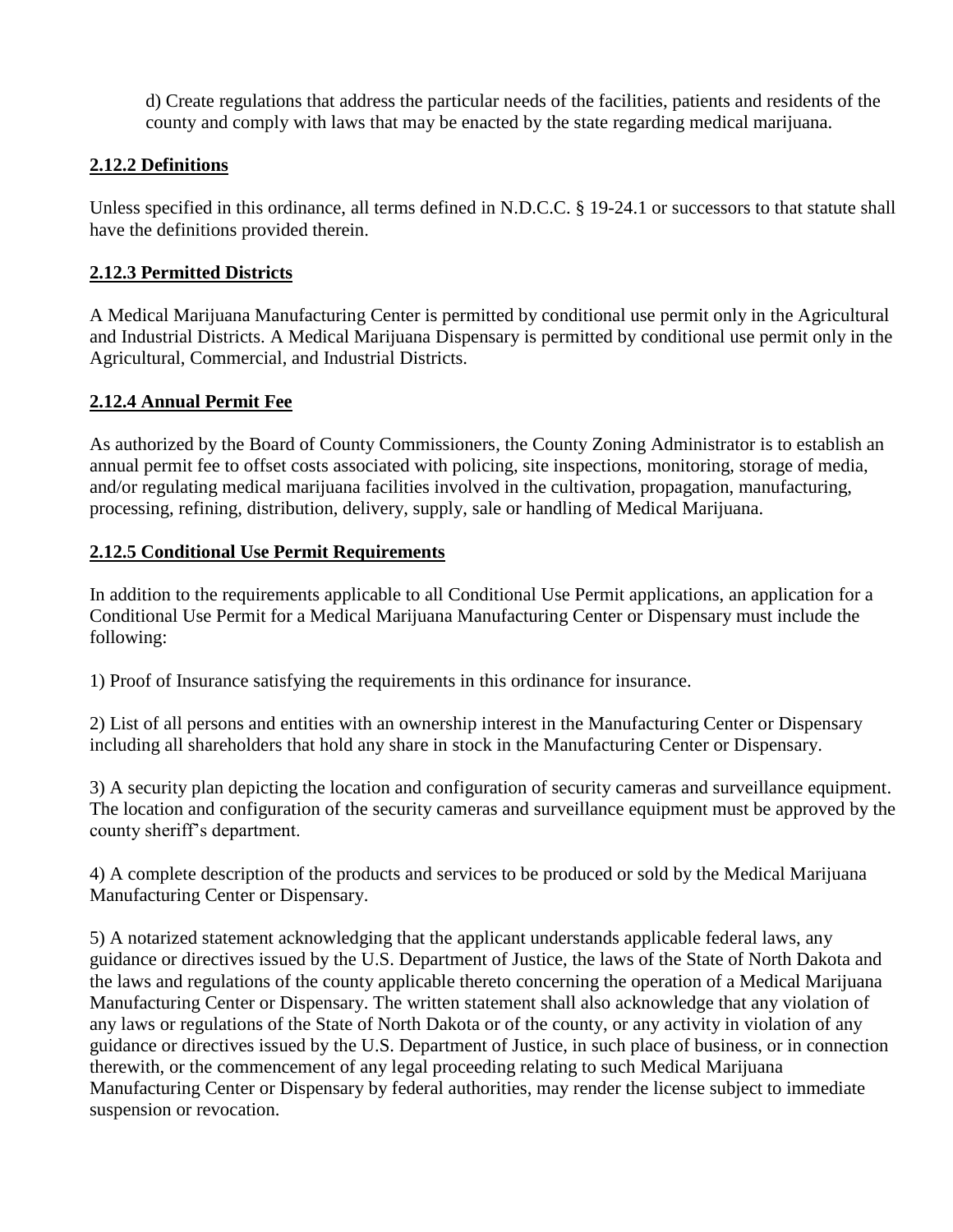6) A notarized statement that the applicant will hold harmless, indemnify, and defend the county against all claims and litigation arising from the issuance of license and/or a conditional use permit including any claims and litigation arising from the Manufacturing Center or Dispensary, operation or ownership of the Medical Marijuana Manufacturing Center or Dispensary.

7) A notarized acknowledgement that the applicant is seeking a Medical Marijuana Manufacturing Center or Dispensary Conditional Use Permit and that the applicant understands and acknowledges that the burden of proving qualifications to receive such a Conditional Use Permit is at all times on the applicant; that the granting of a Conditional Use Permit for a Medical Marijuana Manufacturing Center or Dispensary is at the discretion of the Board of County Commissioners; and that the applicant agrees to abide by the decision of the Board of County Commissioners.

8) A notarized acknowledgement that the applicant will allow access to the Sheriff's office, and any designees accompanying the Sheriff's office, to the Manufacturing Center or Dispensary during any business hour for the purpose of determining compliance with this ordinance and/or potential violations of the law.

9) The County Zoning Administrator may require additional plans, documents or other information prior to deeming the application complete.

10) A Medical Marijuana Manufacturing Center or Dispensary Conditional Use Permit shall be reviewed annually by the county board for renewal.

11) If the State of North Dakota or its electorate repeals the Compassionate Care Act or the act is otherwise declared void, all Medical Marijuana Manufacturing Centers or Dispensaries Conditional Use Permits issued by the Board of County Commissioners will be deemed to have immediately expired.

12) Once a conditional use permit is obtained for a Medical Marijuana Manufacturing Center or Dispensary, any change in operation of the facility or in ownership shall require prior approval of the Board of County Commissioners.

13) Any building modifications or alterations must be approved by the County Zoning Administrator.

# **2.12.6 Medical Marijuana Insurance and Bond Requirements**

1) The minimum amount of third-person insurance coverage for a Medical Marijuana Manufacturing Center or Dispensary shall be one million dollars (\$1,000,000.00) per occurrence, two million dollars (\$2,000,000.00) general aggregate for bodily injury and property damage arising out of licensed activities and one million dollars (\$1,000,000.00) products and completed operations aggregate, commercial automobile coverage in a minimum of one million dollars (\$1,000,000.00) and excess liability in a minimum of three million dollars (\$3,000,000,00).

2) Additional insured: The County shall be named as an additional insured on all general liability, umbrella, and excess insurance policies required under this section. All insurance policies required under this section shall be primary over any other valid and collectible insurance.

# **2.12.7 Medical Marijuana Design Standards**

1) Each Medical Marijuana Manufacturing Center or Dispensary must be located in a separate, permanent, stand-alone structure and have a minimum eight (8) foot high security fence encompassing the parcel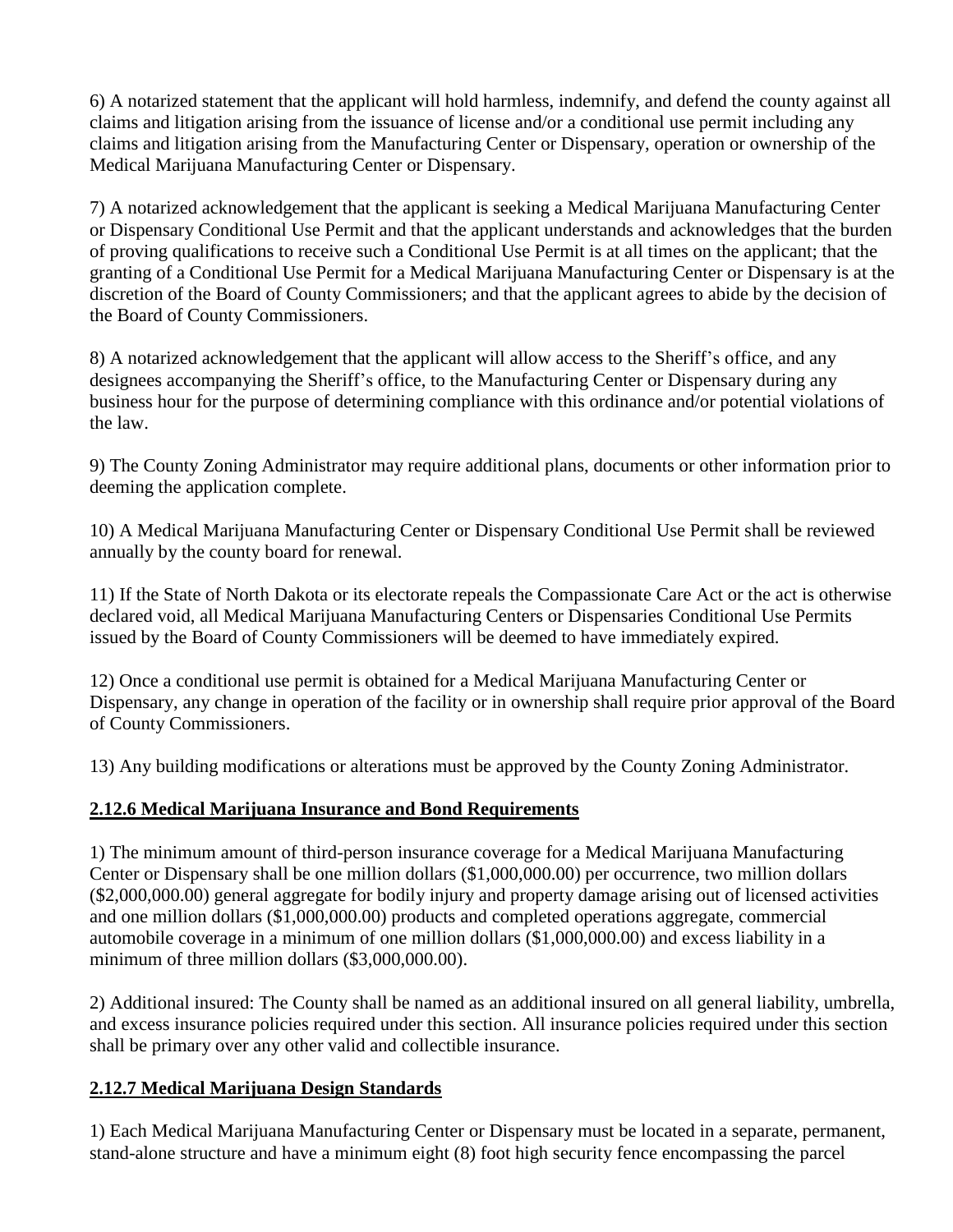boundary. The design and type of fence material used must be approved by the county sheriff's department.

2) Each Medical Marijuana Manufacturing Center or Dispensary must be located a minimum of 2,640 feet from a public or private preschool, kindergarten, elementary, secondary or high school, public park, public community center, dependent care facility, homeless shelter, youth center, or place of worship. The distance shall be measured from the exterior fence of the Medical Marijuana Manufacturing Center or Dispensary to the property line of the protected use.

3) Each Medical Marijuana Manufacturing Center must be located a minimum of 2,640 feet from any residential district, or any residential dwelling, manufactured home, or recreational district. The distance shall be measured from the exterior fence of the Medical Marijuana Manufacturing Center to the property line or dwelling of the protected use.

4) Each Medical Marijuana Dispensary must be located a minimum of 500 feet from any residential district, or any residential dwelling, manufactured home, or recreational district. The distance shall be measured from the exterior fence of the Medical Marijuana Dispensary to the property line or dwelling of the protected use.

5) No Medical Marijuana Dispensary shall have operating hours earlier than 8:00 AM or later than 7:00 PM and comply with the state century code hours of operation laws.

6) A Medical Marijuana Dispensary shall not be allowed to locate on a non-conforming lot nor in an existing structure on a non-conforming lot.

7) Each Medical Marijuana Dispensary shall have at least 1 parking space per 250 sq. ft. of structure.

8) Each Medical Marijuana Cultivation and/or Manufacturing Facility shall have at least 1 parking space for every 1000 sq. ft. of plant cultivation area and 1 parking space for each 250 sq. ft. of all other areas of the structure.

9) With the exception of the specific Medical Marijuana Manufacturing Center or Dispensary approved as part of a Conditional Use Permit, no other activity may occur within the facility or land parcel.

10) No outdoor storage on-site shall be permitted.

11) No drive-through, drive-up, or walk-up facilities shall be permitted.

12) Each Medical Marijuana Manufacturing Center or Dispensary must ensure there is no emission of dust, fumes, pollen, vapors, or odors into the environment.

13) Windows must remain unobstructed, allowing visibility into the facility. Window tint, decals or window signage of any kind shall be strictly prohibited.

14) All applicable state standards and requirements shall apply in the design and operations of any Manufacturing Center or Dispensary.